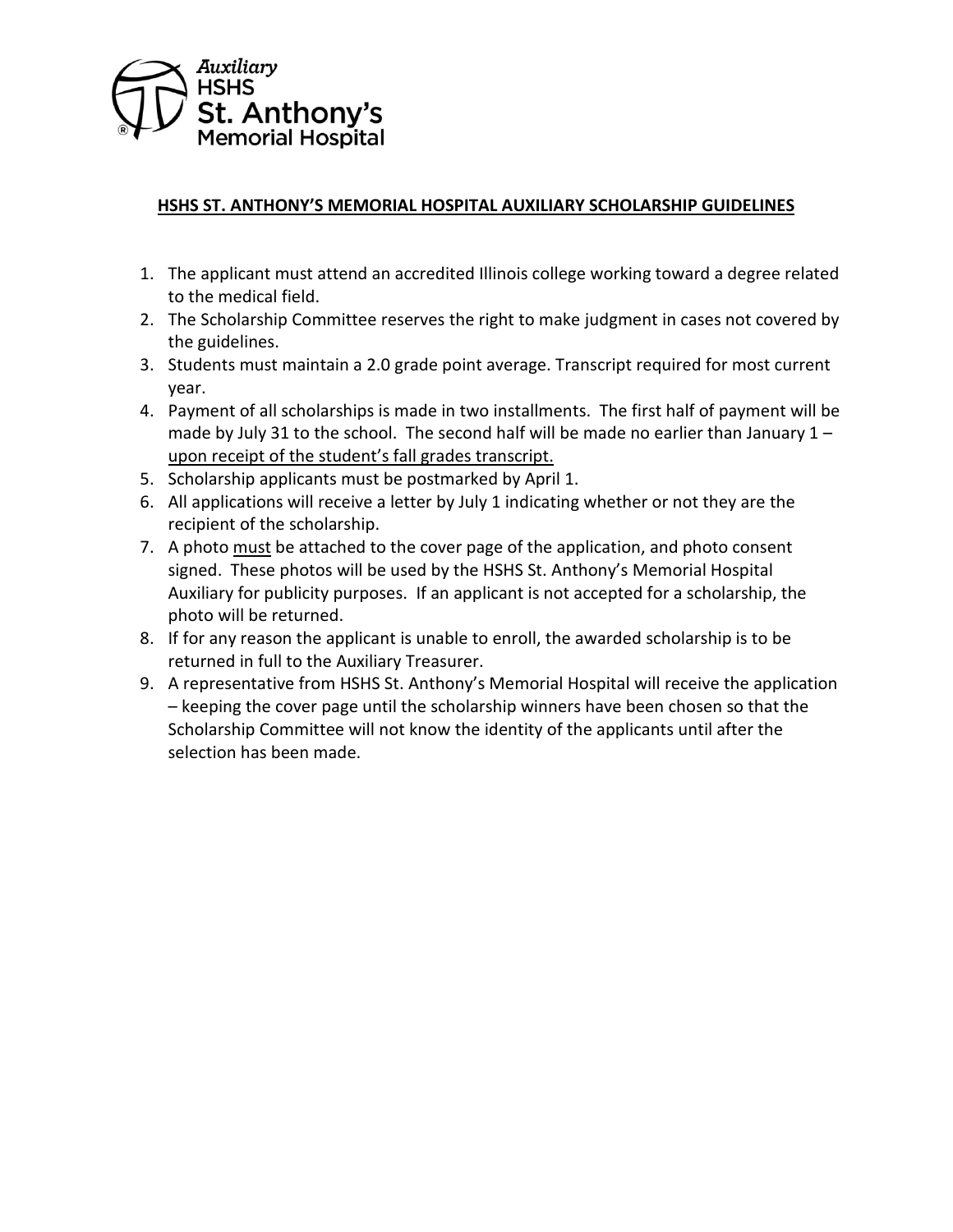

## **APPLICATION FOR HSHS ST. ANTHONY'S MEMORIAL HOSPITAL AUXILIARY SCHOLARSHIP**

Please type or print. The completed application must be postmarked by April 1 and sent to:

HSHS St. Anthony's Memorial Hospital Attn: Auxiliary Scholarship 503 N. Maple Street Effingham, IL 62401

| Name<br><u> 1989 - Johann Barnett, fransk politik (d. 1989)</u>                                                |       |                                   |  |
|----------------------------------------------------------------------------------------------------------------|-------|-----------------------------------|--|
| Last                                                                                                           | First | Middle                            |  |
|                                                                                                                |       | State ___________ Zip ___________ |  |
| Telephone Number and the control of the control of the control of the control of the control of the control of |       |                                   |  |
| 그는 그 그는 어디에 들어 들어 보니 그 사람들을 지나 않았다.                                                                            |       |                                   |  |

Please attach a recent photo to this page.